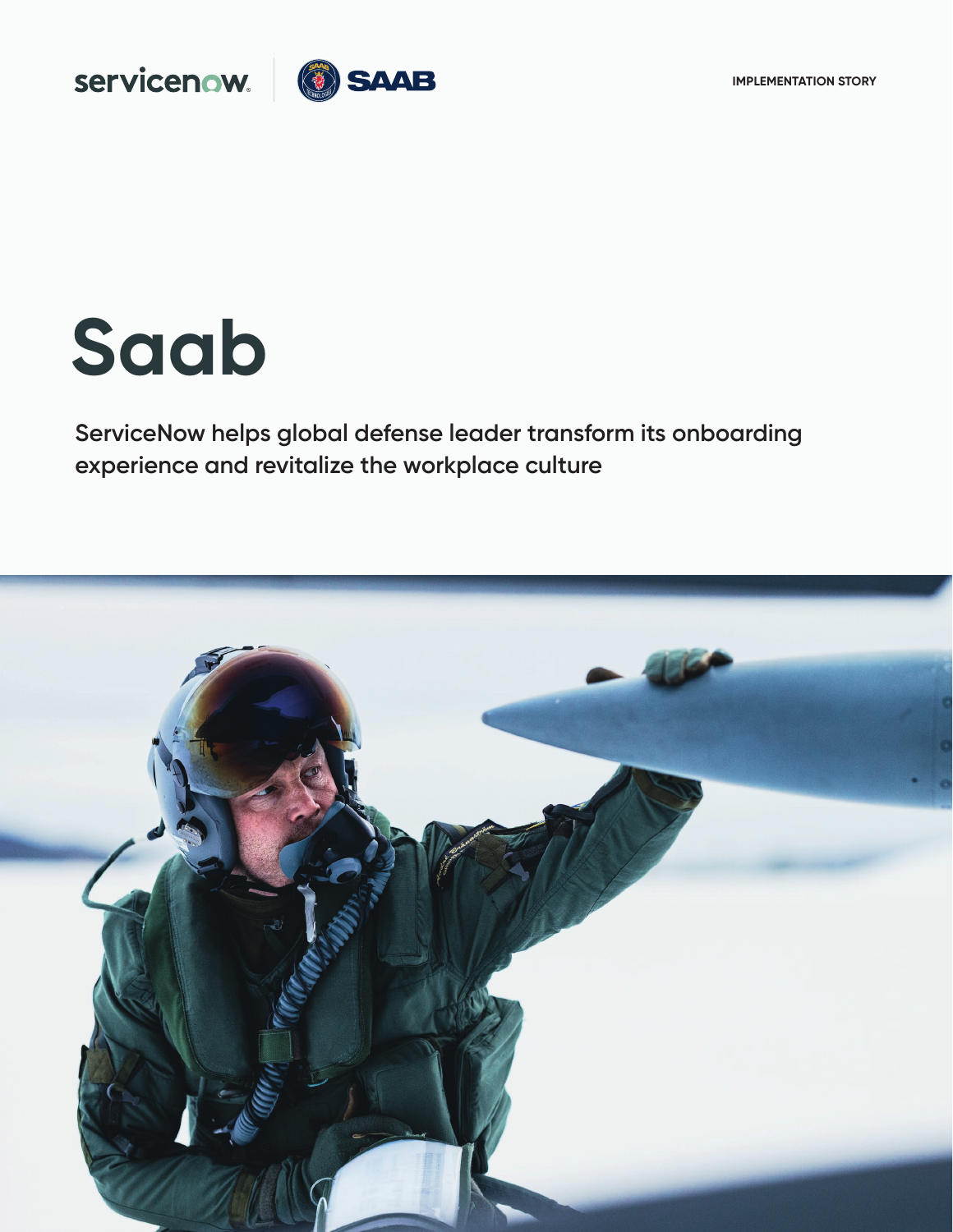

**Saab is becoming a digital business. Command and control and weapons systems are increasingly tech driven. Saab wants to overhaul many of its manual processes to create digital workflows, connecting teams across the world.** 

## **Challenge**

Replace a manual, disconnected onboarding process with one that is

automated and digital

### **Products**

- ServiceNow® HR Service Delivery
- ServiceNow® Enterprise Onboarding and Transitioning

## **Maintaining a competitive edge**

Saab welcomes thousands of new faces every year to its global business. The \$4 billion defense and security business has more than 18,000 employees, contractors, and consultants. This highly skilled, in-demand workforce must be productive and supported from day one.

The reality used to be very different. Onboarding any new starter tended to be slow and bureaucratic. In an increasingly competitive talent market this was less than ideal.

"It's super important we create the right first impression," says Sandra Schedwin, VP – Head of People Operations, Saab. "For a tech company, there is a huge disconnect between the sophistication of the products we produce and our own internal processes."

Saab HR identified an opportunity to reimagine the onboarding process. It wanted to replace slow and disparate paper-based bureaucracy with a new, digital, consistent standard. To do so, it would need to seamlessly connect the different parties involved in onboarding – IT, HR, security, legal, and facilities. This would mean new starters arriving would be equipped with the right hardware, applications, contracts, and security clearance. This digital transformation would enable new employees to be connected and engaged from day one.

**1000s** of new starters throughout the year







**Solution**

Created a consistent, 'people focused' journey for all onboarding processes

**Industry:**

**Location:** 

Aerospace & Defense

 $\odot$ 

Stockholm, Sweden

**People:**  18,000 employees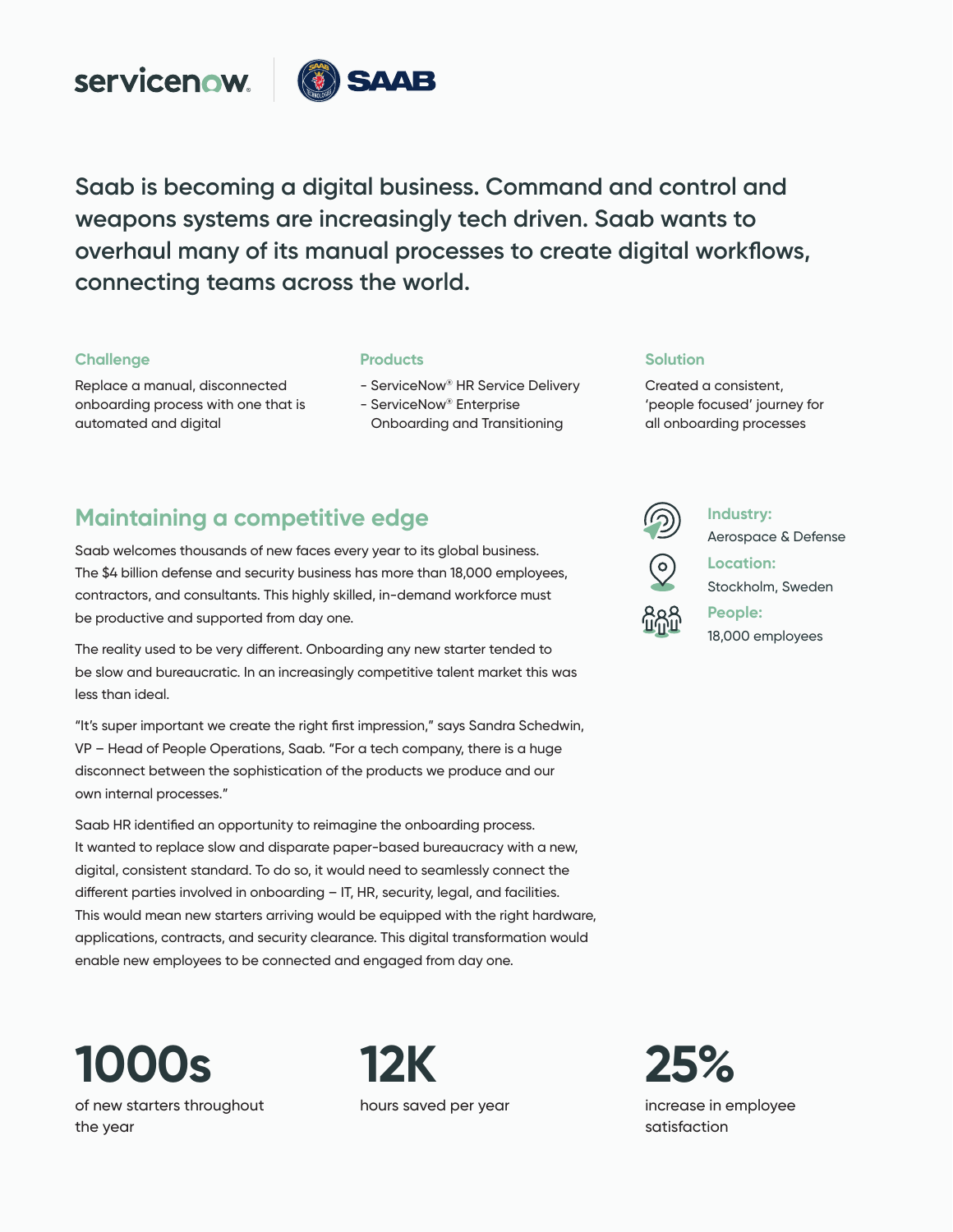# servicenow.



## **A consistent onboarding process**

ServiceNow Enterprise Onboarding and Transitioning replaced the old, paper-based onboarding process with a new, digital workflow. Automated workflows now connect the different departments and functions involved in onboarding, meaning new hires start with all the tools, services, and information they need to get work done. The new process eliminates previous frustrations and hold-ups. New hires now feel fully integrated and engaged within the company culture from day one.

Employees are given a pre-boarding 'tour' with access to videos and articles on what life is like at Saab. The correct security clearance and IT provisioning is completed automatically – employees must attend a security briefing session and two IT packs now consolidate 2,000 catalog items to simplify procurement, provisioning, and support. The whole process has a focus on minimizing the number of clicks required to have a new starter onboard. New starters are then asked for feedback on the process, driving continual improvements.

The engagement also transforms productivity and compliance. Saab has introduced a 'one-stop-shop' approach of finding information. There is now a consistent, auditable process for all. Saab estimates a saving of 12,000 hours per year and reports a 25% lift in employee satisfaction.

It also allows Saab to be seen as a connected, efficient employer, a place where global talent can fulfill great careers.

"We need to attract and retain talent – that is key to Saab's success," says Sandra. "ServiceNow means we provide a great employee experience from day one."

## **Delivering continuous value**

The project was delivered using agile methodology. Saab will then use this iterative approach as it seeks to broaden its digital ecosystem, using smaller releases to demonstrate continuous value add. It has created a joint steering group to involve other group functions, taking the lead from HR and the employee experience.

"Transforming the cumbersome onboarding process was an obvious opportunity, but we always recognized the opportunity to broaden the use of ServiceNow," says Fredrik Spets, Digital Transformation Director, Saab.



**Transforming the cumbersome** onboarding process was an obvious opportunity, but we always recognized the opportunity to broaden the use of ServiceNow.

#### **Fredrik Spets**

Digital Transformation Director, Saab